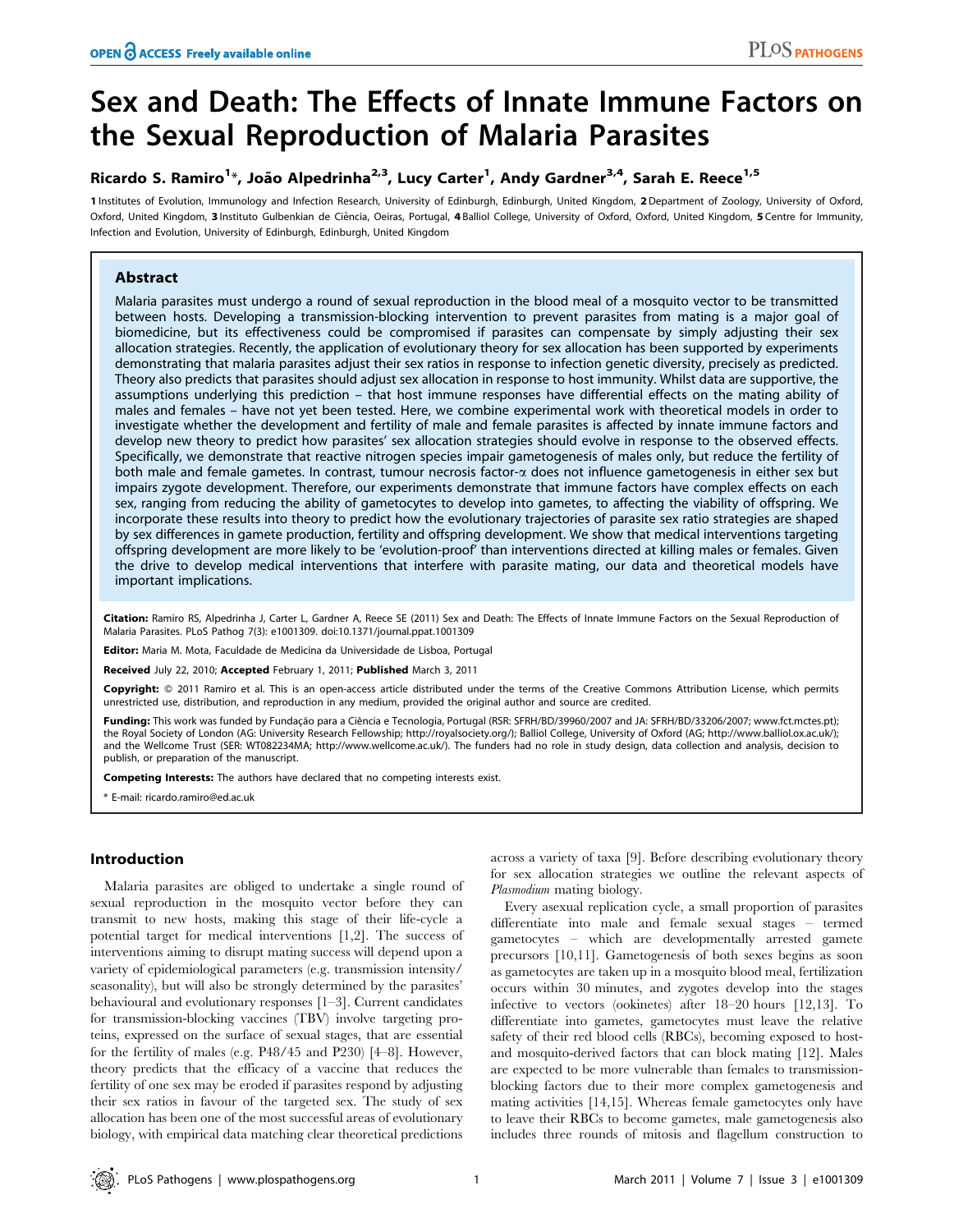# Author Summary

Malaria and related parasites cause some of the most serious infectious diseases of humans, domestic animals and wildlife. To be transmitted, these parasites produce male and female sexual stages that differentiate into gametes and mate when taken up in a mosquito blood meal. Despite the need to develop a transmission-blocking intervention, remarkably little is understood about the evolution of parasite mating strategies. However, recent research demonstrates that producing the right ratio of male to female stages is central to mating success. Evolutionary theory predicts that sex ratios are adjusted in line with a variety of factors that affect mating success, including host immunity. We test this theory by investigating whether ubiquitous immune factors differentially affect the production and fertility of males and females. Our experiments demonstrate that immune factors have complex, sex-specific effects, from reducing gamete production to affecting offspring viability. We use these results to generate theory predicting how such effects shape the evolutionary trajectories of parasite sex ratio strategies. Given the drive to develop medical interventions that prevent transmission by blocking parasite mating, our results have important implications. Specifically, we suggest that medical interventions targeting offspring development are more likely to be 'evolutionproof' than interventions with sex-specific effects.

produce a (rarely achieved) maximum of eight 'sperm-like' gametes [16–20]. Mature male and female gametocytes are easily distinguished by their phenotypes as their reproductive roles result in different cellular contents [21,22]. Mature males are terminally differentiated, only having pre-synthesized proteins and machinery for gamete production (e.g.  $\alpha$ -tubulin II, cell cycle proteins, dynein) [11,22,23]. In contrast, mature female gametocytes are prepared for continued development after fertilization, having high levels of ribosomal proteins, mitochondria (which are absent in mature males) and pools of translationally repressed messenger RNAs (mRNAs; similar to P bodies in metazoan oocytes) [11,22,24]. Therefore, male and female gametocytes are primed for gametogenesis and zygote development, respectively [25].

Sex allocation is an important fitness-related trait in Plasmodium and could play an important role in the response of malaria parasites to medical interventions that aim to reduce mating success [19,26–28]. Parasites could respond to transmissionblocking interventions by adjusting their sex allocation strategies via two evolutionary processes. First, if conditions within hosts are unpredictable, invariant, or if variation in within-host conditions is not a good proxy for variation in the mating conditions experienced within vectors, parasites evolve fixed (i.e. canalised) sex allocation strategies that reflect the average environment. Second, if in-host conditions reliably predict in-vector conditions, parasites will evolve to facultatively adjust their sex ratios (proportion of male gametocytes) through phenotypic plasticity. In this scenario, if asexual stage parasites detect an increase in a factor (or correlate of) that reduces mating ability in a sex-specific way, parasites will benefit from adjusting the production of male and female gametocytes in response. Given that once parasites are taken up by a vector, no further gametocyte production can occur and gametogenesis and fertilization are completed within 30 minutes, the mating environment within the blood meal is 'imported' from the host. Therefore, the within-host conditions will be good predictors for mating conditions and so facultative sex ratio adjustment is both predicted and observed [14].

Currently, two complementary evolutionary theories predict how and why parasites should adjust their investment into male and female gametocytes to maximise fertilization success. These theories – Fertility Insurance and Local Mate Competition – predict that parasites adjust sex ratios in response to environmental (e.g. transmission-blocking immunity) and social factors (inbreeding rate), respectively [14,15,29–34]. The ability of parasites to facultatively adjust their sex ratios in response to variation in the inbreeding rate has recently been verified [19,27]. Additionally, data also suggest that sex ratios are altered in response to the development of immunity [19]. Host-derived immune factors make mating challenging for parasites because they can reduce and even block fertilization [35,36]. This phenomenon, called 'transmission-blocking immunity' (TBI), has been extensively observed and documented across a variety of malaria parasite species [35–41]. The mechanisms of TBI are varied and include damaging gametocytes, preventing successful gametogenesis [36,37,41,42], decreasing the ability of gametes to interact [35,43] and preventing post-fertilization development [39,44]. Fertility Insurance predicts that when hosts mount an immune response, the fertility of male gametocytes and/or gametes is most affected, therefore parasites should produce more males to compensate [14,15]. Two lines of empirical data support this prediction. First, Paul et al. [26] showed that P. gallinaceum and P. vinckei increase their sex ratio in response to erythropoiesis, which is thought to act as a cue for the appearance of TBI factors. Second, Reece et al. [19] provided indirect support by suggesting that sex ratio variation observed during infections of different P. chabaudi genotypes is a mechanism to ensure fertility in face of within-host competition, host anaemia and TBI factors. Fertility Insurance currently provides the best explanation for the observed within-infection variation in the sex ratios of malaria parasites. However, the theory is based upon the untested assumption that TBI factors reduce the fertility of males more than females. Here we provide the first direct test of this key assumption by investigating whether reactive nitrogen species and pro-inflammatory cytokines, influence gametogenesis, gamete fertility and ookinete production.

Levels of reactive nitrogen species (RNS) and pro-inflammatory cytokines vary during malaria infections. These immune factors, which are ubiquitous components of the innate immune system, have been specifically implied in the sudden loss of infectivity to vectors that occurs during paroxysms and infection crisis [37,41]. Specifically, tumour necrosis factor- $\alpha$  (TNF- $\alpha$ ) is a potent proinflammatory cytokine and several studies have revealed a role for this cytokine in mediating the killing of Plasmodium gametocytes, across a variety of host-parasite systems [36,41,45]. This could occur through the stimulation of phagocytosis and nitric oxide (NO) production by white blood cells [37,46,47], as these are capable of phagocytosing opsonized gametes in the mosquito midgut [48] and the inhibition of NO synthesis by white blood cells reduces in 60% the inactivation of P. falciparum and P. vivax gametocytes [37,49]. NO is produced by the enzyme inducible nitric oxide synthase in response to infection, in both hosts and vectors, and is extremely toxic at high doses. NO is a highly reactive molecule, thus a significant extent of the damage it causes is indirect, through the production of RNS (such as peroxynitrite, nitrates, nitrites or S-nitrosothiols) that frequently function as the ultimate effectors [50]. Hereafter, unless otherwise stated, we use the term 'RNS' to refer to NO and its reaction products. During Plasmodium infections, RNS appears to impair asexual replication, gametogenesis and zygote development [37,42,44,51]. Levels of RNS increase during P. yoelii infections and reduce ookinete production when either gametocytes or gametes are exposed [42].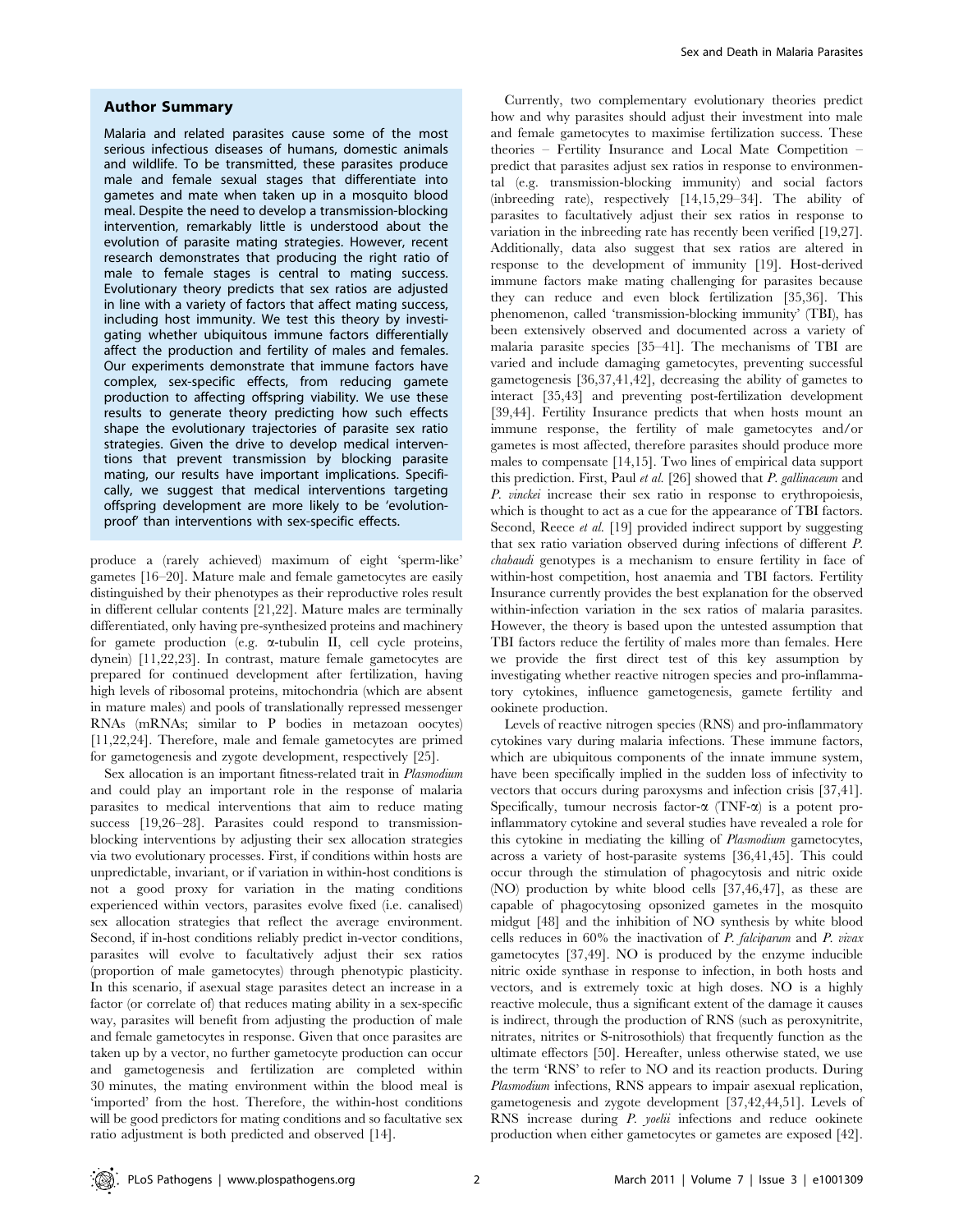Furthermore, RNS have been shown to induce the programmed cell death of P. berghei ookinetes [52] and to extensively reduce P. berghei oocyst burdens in Anopheles mosquitoes [44]. This is, at least in part, the result of a pro-inflammatory response, in which host cytokines induce the mosquito to increase NO (and therefore RNS) production [53].

Here, we use the rodent malaria parasite Plasmodium berghei to conduct a series of experiments to investigate how RNS and TNFa influence mating success and ookinete production and develop theoretical models that predict the evolution of sex allocation strategies, given the effects observed in our experiments. Therefore, we use these immune manipulations as 'proof-ofprinciple' for other factors with similar effects on the sexual reproduction and transmission of malaria parasites. Specifically, we test whether: (1) RNS and TNF- $\alpha$  have dose dependent effects on male gametogenesis (exflagellation) and ookinete production; (2) exposure of male and female gametocytes to both RNS and TNF- $\alpha$  influences their sexual development; (3) the greater effect of RNS we observe on male gametogenesis results in sex-specific fertility effects; and (4) the observed effects of RNS depend on the developmental stage at which parasites are exposed. Our results reveal that RNS reduces male but not female gametogenesis and impairs the fertility of both sexes, whereas  $TNF-\alpha$  only affects zygote development. The relative importance of reduced gametogenesis, impaired mating ability and reduced post-mating development have not been explicitly considered by Fertility Insurance theory. Therefore we develop a new mathematical model to derive predictions for how the effects of immune factors generated naturally or by a medical intervention are likely to impact upon parasite sex ratio evolution (a schematic of the biological effects included in the model is presented in Figure 1).

# Results

All the experiments we describe below were performed in vitro, using gametocytes harvested form Plasmodium berghei infected mice. Parasites were either cultured in conditions that 'mimicked the vector' (in which they immediately became activated and underwent gametogenesis and mating; media at pH 8 and  $21^{\circ}$ C), or conditions that 'mimicked the host' (in which gametocytes remained developmentally arrested; pH 7.25,  $37^{\circ}$ C) [19]. Parasites cultured in host mimicking conditions became activated and underwent gametogenesis if subsequently exposed to vector mimicking conditions. We manipulated exposure to TNF-a with recombinant mouse  $TNF-\alpha$  and RNS exposure with L-ana (L-Arginine p-nitroanilide dihydrochloride) and SIN-1 (3-morpholinosydnonimine hydrochloride). L-ana is an inhibitor of NO synthesis and SIN-1 donates RNS in solution (see methods for details) [54]. We exposed parasites to RNS and TNF-a treatments in 1 ml cultures with  $15$  or  $20 \mu l$  parasitized blood.



Figure 1. Effects of immunity on gametogenesis and fertility of malaria parasites. The effects of transmission-blocking immune factors on the sexual development of malaria parasites investigated in our model. Female and male gametocytes circulating in the host (white background) undergo gametogenesis when taken up by a mosquito vector (blue background). Each male gametocyte differentiates into  $\chi$  gametes ( $\chi \le 8$ ) and each female gametocyte produces one gamete. Male gametes locate and fertilise female gametes, and the resulting zygotes develop into ookinetes. Immune factors circulating in the host can act on males and females throughout their sexual development, from gametocytes to zygotes. The developmental stages of females are shown above the stages of males and each individual gametocyte/gamete is shown in the same relative position throughout development. The effects of immune factors (lighting) on sexual stages can either be cryptic (i.e. render gametocytes/gametes dysfunctional; green), or fatal (i.e. gametocytes/gametes die; black). Healthy, unaffected, parasites are represented in yellow, dysfunctional parasites in green, and dead parasites in black. Immune factors kill female gametocytes with probability  $d_F$  and male gametocytes or gametes with probabilities  $d_M$  or  $\delta_M$ , respectively. Dead sexual stages do not participate further in the mating pool. Immune factors render female gametocytes and gametes dysfunctional with probabilities  $\Omega_F$  and  $\overline{\omega}_F$  respectively, and male gametocytes and gametes with probabilities  $\Omega_M$  and  $\overline{\omega}_M$ , respectively. Dysfunctional gametocytes/gametes participate in the mating pool and can be fertilized as for healthy gametes, however zygotes are unviable and die before reaching the ookinete stage. Immune factors can also directly lead to zygote death with probability  $\Omega_z$ . All possible fertilization scenarios are represented: mating between two healthy gametes, mating between one healthy and one dysfunctional gamete and mating between two dysfunctional gametes.

doi:10.1371/journal.ppat.1001309.g001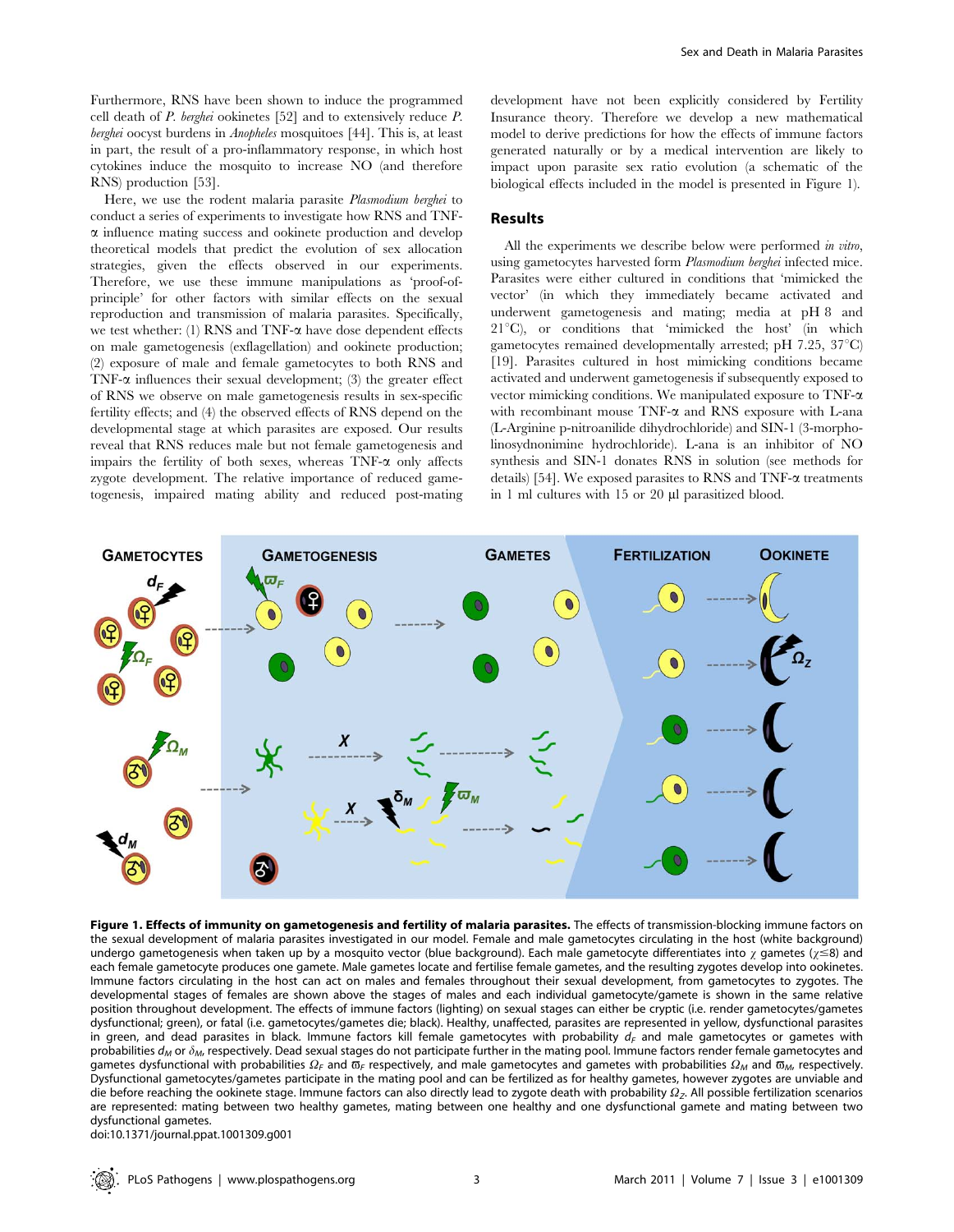# Experiment 1: Dose-dependent effects of RNS and TNF- $\alpha$

We first tested whether RNS and TNF- $\alpha$  influence sexual reproduction by exposing parasites to different concentrations of these factors and assaying exflagellation and ookinete production. We incubated parasites in vector mimicking media across seven concentrations of SIN-1 (ranging from 0 to 1 mg/ml) [55] and five concentrations of recombinant mouse TNF- $\alpha$  (from 0 to 1  $\mu$ g/ml; see Methods). Increasing concentrations of SIN-1 caused a significant linear decrease in the densities of exflagellating males  $(F<sub>(1,35)</sub> = 16.28, P<0.0001;$  transformed y = 0.16-0.10x) and ookinetes  $(F_{(1,35)} = 25.86, P < 0.0001;$  transformed y = 0.17-0.18x). Similarly, TNF- $\alpha$  also caused a significant linear decrease in the densities of exflagellating males ( $F_{(1,15)} = 6.83$ ,  $P = 0.012$ ; y = 0.23-0.09x) and ookinetes  $(F_{(1,15)} = 17.53, P < 0.0001$ ; transformed  $y = 0.54 - 0.37x$ .

# Experiment 2: Effects of RNS and TNF- $\alpha$  on gametogenesis and ookinete production

Having found significant negative effects of RNS and TNF- $\alpha$  on exflagellation and ookinete production we investigated whether these factors interacted with each other to further reduce parasite mating success and if these effects depended on the developmental stage at which parasites were exposed (i.e. in host or vector conditions). For this set of experiments we used a fully crossfactored design, consisting of two RNS and two  $TNF-\alpha$  levels (see Methods).

First, we investigated the effects of RNS and TNF- $\alpha$  on gametocytes by incubating parasites for 60 minutes in host mimicking media. We then replaced treatment media with vector mimicking media (without RNS or TNF- $\alpha$  manipulations) to stimulate gametogenesis and quantified the development of male and female gametocytes into gametes using the following classifications: (a) mature gametocytes still inside their RBC, (b) gametocytes that had emerged from the RBC and (c) exflagellating male gametes (see Methods for criteria). We present the proportion of a given developmental stage relative to the total number of observed gametocytes/gametes of the same sex (Figure 2). The proportion of emerged female gametocytes was not significantly influenced by either RNS  $(\chi^2)^2 = 2.72$ , P = 0.099) or TNF- $\alpha$  $(\chi^2_1 = 0.12, P = 0.731;$  or their interaction  $\chi^2_1 = 3.38, P = 0.066$ ). In contrast, the proportion of male gametocytes that emerged from RBCs was significantly reduced by RNS  $(F_{(1, 59)} = 81.29;$ P $< 0.0001$ ; mean 'RNS $-$ ' 0.55 $\pm$ 0.02; 'RNS+' 0.32 $\pm$ 0.02) but not by TNF- $\alpha$  ( $\chi^2$ <sub>1</sub> = 0.16, P = 0.689; or their interaction  $\chi^2$ <sub>1</sub> < 0.01,  $P = 0.982$ . Similarly, the ability of males to exflagellate was significantly reduced by RNS  $(F_{(1, 59)} = 33.40; P \le 0.0001;$  mean 'RNS-' 0.15±0.01; 'RNS+' 0.09±0.01) but not by TNF- $\alpha$  $(\chi^2_1 = 0.85, P = 0.36;$  or their interaction  $\chi^2_1 = 0.02, P = 0.885$ ).

Second, we investigated the effects of RNS and TNF- $\alpha$  on exflagellation and ookinete production by incubating parasites in culture media mimicking the vector environment (Figure 3). In line with the results from our previous experiments, the proportion of exflagellating males was significantly reduced by RNS  $(F_{(1, 45)} =$ 11.24, P = 0.002; mean 'RNS - ' 0.32±0.06; 'RNS+' 0.12±0.03). This effect was enhanced by TNF- $\alpha$  (interaction:  $F_{(1, 45)} = 6.67$ ,  $P = 0.014$ ) but in the absence of RNS, TNF- $\alpha$  had no significant effect ( $F_{(1, 45)} = 1.90$ ,  $P = 0.175$ ). Conversely, the effect of RNS and TNF-a on ookinete production depended on each others presence (interaction  $F_{(1, 24)} = 14.91$ ,  $P = 0.001$ ). Specifically, ookinete production was reduced by TNF- $\alpha$  but only in the absence of RNS (mean 'TNF- $\alpha$ <sup>-</sup>' 0.41±0.06; 'TNF- $\alpha$ +' 0.17±0.07), whereas RNS reduced ookinete production but only when  $TNF-\alpha$  was absent (mean 'RNS-'  $0.41 \pm 0.06$ ; 'RNS+'  $0.09 \pm 0.05$ ).



Figure 2. Ability of gametocytes to undergo gametogenesis after exposure to RNS and TNF- $\alpha$ . Mean ( $\pm$  S.E.) proportion (n = 20) of emerged female gametes (A), emerged male gametocytes (B), and exflagellating male gametes (C), relative to the total number of male or female gametocytes/gametes observed, when gametocytes are exposed to immune factors during incubation in 'host conditions' and then activated in un-manipulated 'vector conditions' media. doi:10.1371/journal.ppat.1001309.g002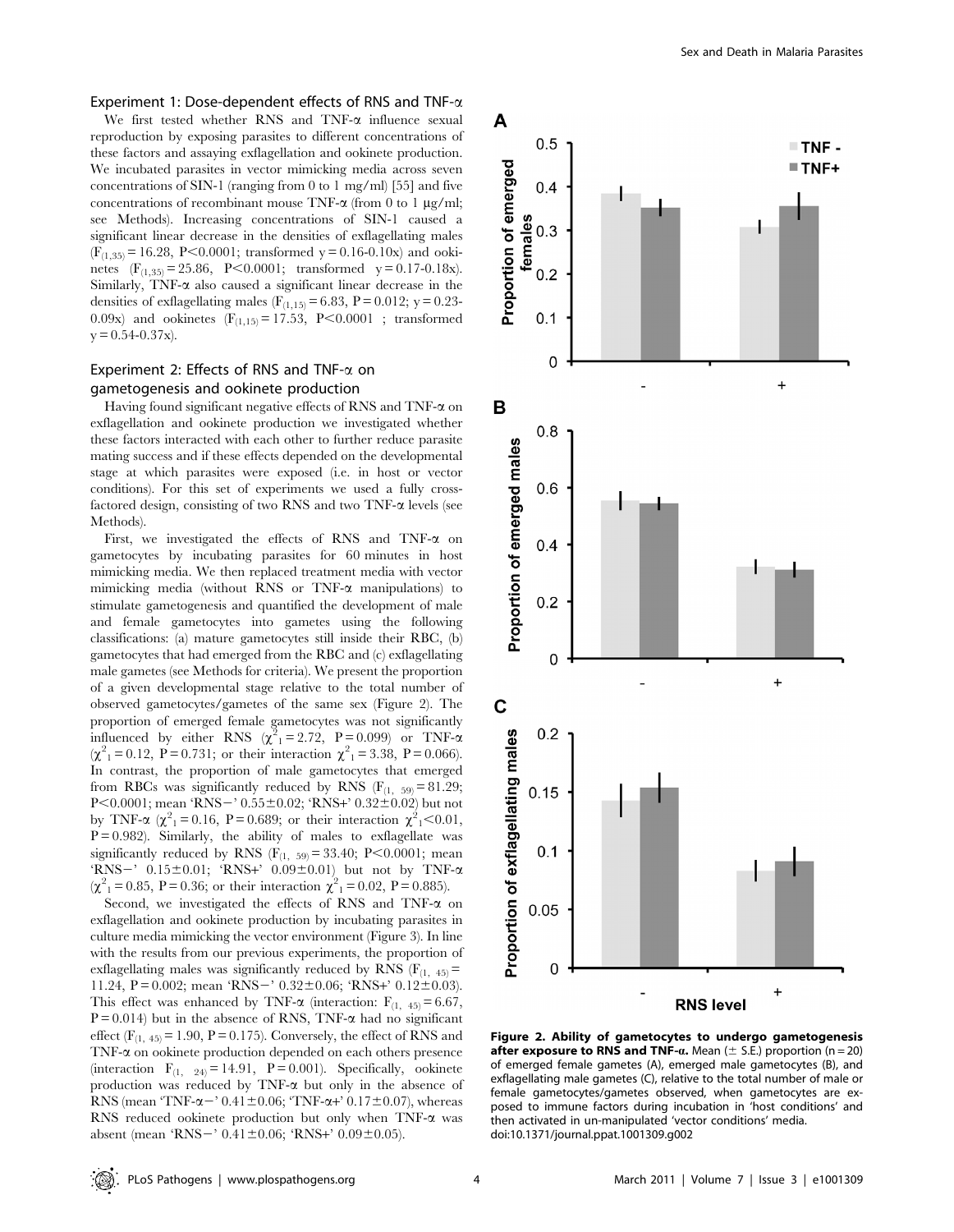

Figure 3. Exflagellation rates and ookinete production after exposure to RNS and TNF-a during gametogenesis. Mean  $($ S.E.) proportion of exflagellating male gametes (A;  $n = 16$ ) or ookinetes (B;  $n = 9$ ) produced when parasites are exposed to RNS and TNF- $\alpha$ during gametogenesis (in-vector conditions media). Proportions are relative to the total number of exflagellating male gametes or ookinetes produced from each infection, across treatments.

# Experiment 3: Sex-specific effects of RNS on fertility

Experiment 2 revealed that only RNS had a significant effect on gametogenesis, in which male but not female development was impaired. Therefore, we tested whether these effects translated into sex-specific differences in fertility (i.e. whether matings with RNS exposed gametocytes/gametes resulted in fewer ookinetes), when parasites were exposed as gametocytes (in host-mimicking media) or during gametogenesis (in vector-mimicking media). We separately exposed each sex to RNS using two genetically transformed (knock-out; KO) P. berghei lines: Pbs48/45ko and Pbs47ko [4,6,22], which produce unviable male and female gametes, respectively. This allowed us to assay the fertility consequences of exposing one sex to RNS by providing exposed parasites with a surplus of unexposed mates from the opposite sex and assaying ookinete production (Figure 4).

We observed that RNS exposure significantly reduced fertility of both males and females regardless of whether parasites were exposed as gametocytes or during gametogenesis  $(F_{(1,131)} = 15.87)$ , P = 0.0001; mean 'RNS-' 0.30 $\pm$ 0.02; 'RNS+' 0.20 $\pm$ 0.02). In contrast to our predictions, RNS did not have sex-specific effects (treatment:sex interaction:  $\chi^2_1 = 0.023$ , P = 0.88), nor was this effect influenced by exposing parasites to RNS in host- or vectormimicking environments (treatment:environment interaction:  $\chi^2$ <sub>1</sub> = 0.366, P = 0.55). However, across all treatments, parasites exposed in host conditions produced significantly more ookinetes



females to RNS, before or during gametogenesis. Mean  $(\pm$  S.E.) proportion ( $n = 19$ ) of ookinetes produced, when females (A) or males (B) are exposed to RNS as gametocytes (in-host conditions media) or during gametogenesis (in-vector conditions media). Proportions are relative to the total number of ookinetes produced by the focal sex from each pair of infections.

doi:10.1371/journal.ppat.1001309.g004

than those exposed in vector conditions  $(F_{(1,131)} = 10.19)$ , P = 0.0018; mean 'Host' 0.29±0.02; 'Vector' 0.21±0.02).

### Theoretical model

We incorporate our experimental results into Fertility Insurance theory by developing a mathematical model to explore the impact of transmission-blocking factors on the evolution of parasite sex allocation strategies. Specifically, we examine whether sex ratio adjustment could compensate for transmission-blocking factors with the following effects on males or females: preventing male or female gametocytes from undergoing gametogenesis (as each female gametocyte only produces one gamete, killing of these stages is mathematically equivalent); blocking the mating ability of male gametes; and causing damage to gametocytes or gametes such that mating can occur but zygotes are not viable. We term the latter phenomenon, of cryptic damage to gametocytes or gametes that results in a dead zygote, as dysfunction. Note that, although we do not observe all of the effects on all stages and all sexes, we incorporate them all in the model (illustrated in Figure 1),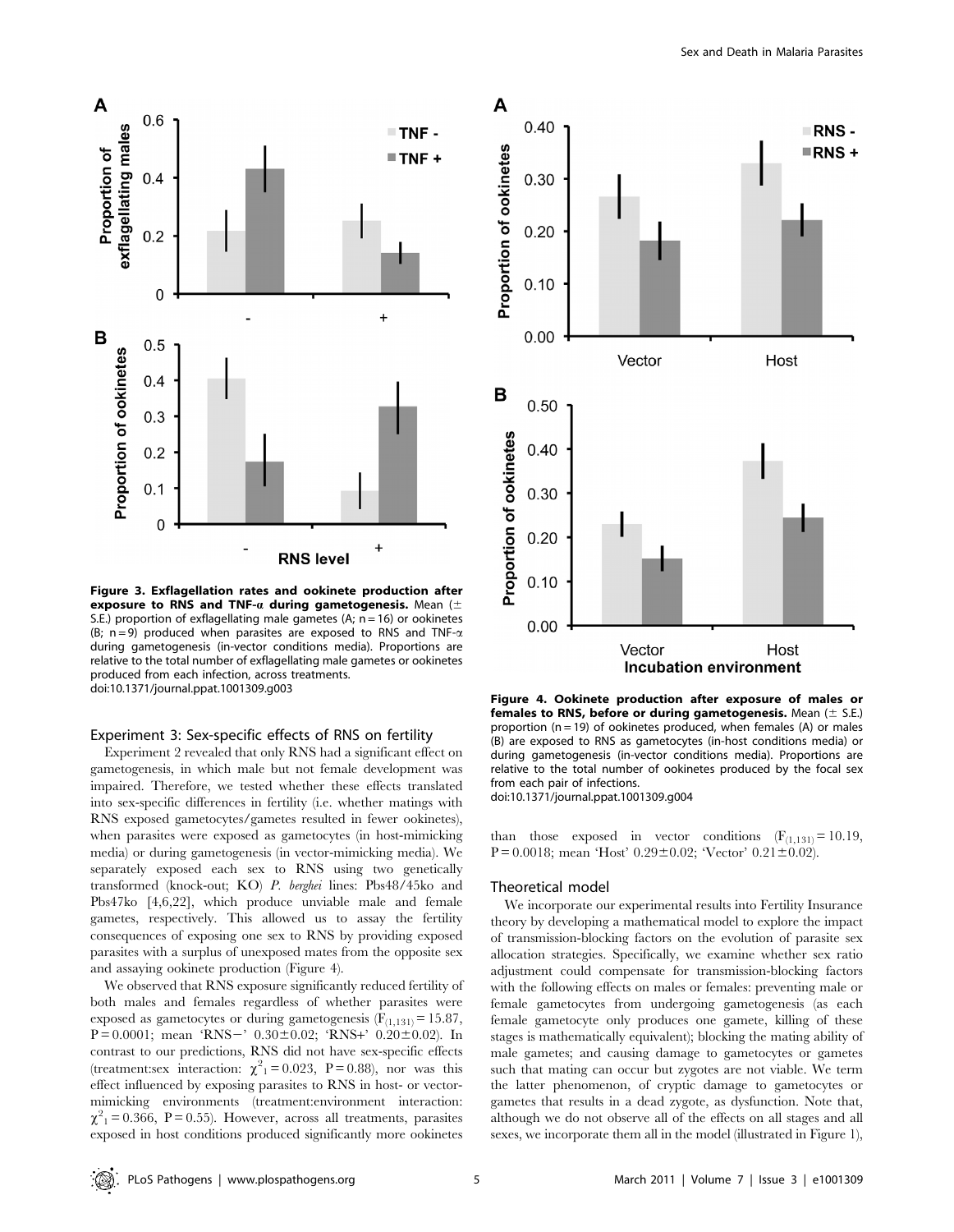as they are theoretical possibilities. Also, our model makes no assumptions about whether parasites evolve fixed (i.e. canalised) or facultative (i.e. plastic) sex allocation strategies.

First, we show that all zygote mortality effects (i.e. treatments leading to  $0 \le p \le 1$ ) have no impact on the evolutionarily stable (ES) sex ratio [56,57]. We write  $W = \zeta(z)$  p, i.e. fitness is the product of zygote production and zygote viability, where zygote production depends upon sex ratio but zygote viability does not. The direction of selection is given by the derivative of fitness with respect to sex ratio [58], and this 'marginal fitness' is  $dW/dz = (d\zeta/dz)b$ . The ES sex ratio  $z^*$  satisfies  $dW/dz|_{z=z^*}=0$ , i.e. selection does not favour an increase or decrease in sex ratio when the population is at the ES sex ratio, and this is equivalent to the condition  $d\zeta/dz|_{z=z^*}=0$  for all  $p>0$ . Since  $\zeta$  is not a function of  $p$ , it follows that  $z^*$  is not a function of  $p$  (and hence is not a function of  $\Omega_z, \Omega_M, \Omega_F, \overline{\omega}_M$  or  $\overline{\omega}_F$ ; see Methods and Figure 1 for symbol definitions). Therefore, treatments that simply impact upon the viability of zygotes (e.g. cause gametocyte/gamete dysfunction) are not expected to have an evolutionary impact upon parasite sex ratios.

Second, to investigate the impact of model parameters arising from gametocyte or gamete killing on the ES sex ratio, we write an explicit expression for expected fitness:

$$
W = \sum_{\alpha=0}^{q} \sum_{\Gamma=0}^{\alpha} \sum_{\gamma=0}^{\gamma\Gamma} \sum_{\phi=0}^{q-\alpha} \binom{q}{\alpha} z^{\alpha} (1-z)^{q-\alpha} \binom{\alpha}{\Gamma} d_{M}^{\alpha-\Gamma} (1-d_{M})^{\Gamma}
$$

$$
\binom{\gamma\Gamma}{\gamma} \delta_{M}^{\gamma\Gamma-\gamma} (1-\delta_{M})^{\gamma} \binom{q-\alpha}{\phi} d_{F}^{\gamma-\alpha-\phi} (1-d_{F})^{\phi} \qquad (1)
$$

$$
\min\{\gamma,\phi\} p
$$

The condition  $dW/dz|_{z=z^*}=0$  can be solved numerically for  $z^*$  for any numerical parameter set  $(q, d<sub>M</sub>, d<sub>F</sub>, \delta<sub>M</sub>)$ . An exploration of the ES sex ratio  $z^*$  across this parameter space is presented in Figures 5 and S1, S2, S3. Specifically, we recover the prediction that the gametocyte ES sex ratio will be biased towards the more limiting sex when factors prevent male or female gametocytes from undergoing gametogenesis or block the mating ability of male gametes.

## **Discussion**

Evolutionary theory developed to explain the sex allocation strategies of metazoan taxa has enjoyed huge success. Recently, there has been growing interest in whether this theory could be applied to protozoans, particularly malaria parasites [14]. The sex ratios of malaria parasites are normally female biased, but extensive variation occurs during the course of infections [27]. Evolutionary theory offers an explanation for this variation and predicts that in-host conditions will influence parasite sex allocation strategies if host-derived immune factors disproportionately reduce the fertility of males relative to females [14,15,29–34]. Here, we tested this assumption by quantifying the effects of two well-known innate TBI factors (RNS and TNF- $\alpha$ ) on sexual development and fertility of malaria parasites [15,31]. We show that: (1) RNS and TNF- $\alpha$  reduce the densities of exflagellating males and ookinetes in a dose-dependent manner; (2) TNF-a can reduce ookinete densities, but only in the absence of RNS (Figure 3); (3) RNS impairs male but not female gametogenesis (Figure 2 and 3), and reduces the fertility of both males and females independently of whether parasites are exposed as gametocytes or during gametogenesis (Figure 4). We then explored the consequences of our results for parasite sex ratio evolution, by incorporating them into Fertility Insurance theory (Figures 1 and 5) [15,31]. Specifically, our model demonstrates that the ES sex ratio will be biased towards

the sex that has a lower number of surviving gametes reaching the mating pool and that the extent of this bias increases as the number of gametocytes in the mating group  $(q)$  increases. We also show that factors causing gametes to become dysfunctional (resulting in inviable zygotes) do not affect the ES sex ratio. Below, we discuss the results of our experiments, explain the evolutionary predictions of our model and its implications for the development of transmission-blocking interventions.

# RNS, TNF- $\alpha$  and the sexual development of malaria parasites

In our experiments, RNS reduced male but not female gametogenesis while impairing the fertility of both sexes. How can these results be explained? In parasitic infections, high levels of RNS may cause: oxidative damage of DNA (leading to mutations and strand brakes); inhibition of DNA repair and synthesis; inhibition of protein synthesis; inhibition of mitochondrial activity; down- or up-regulation of cytokine (e.g. TNF-a) levels [50,59]. As described in the introduction, male and female gametocytes are prepared for gametogenesis and zygote development respectively [25]. If RNS can impair DNA synthesis and/or microtubule assembly, males would not be able to produce gametes. In contrast, female gametogenesis does not involve these activities and females 'simply' need to leave their RBCs, for which they use the contents of pre-synthesized secretory organelles called osmiophilic bodies [60]. Therefore, whilst female gametogenesis and mating per se is unlikely to be influenced by RNS, the development of fertilized females into zygotes and ookinetes is likely to be affected. For example, damage to stored mRNA and inhibition of protein synthesis or mitochondrial activity (e.g. cytochrome oxidases) would impair meiosis (at  $\sim$ 3 h after fertilization) and zygote development, but not impair fertilization [18,50,59]. These effects could explain the observed results, because instead of reducing the ability of females to differentiate into gametes, the effects of RNS would be expressed after fertilization (which we term dysfunction) and lead to femaledependent zygote death, resulting in fewer ookinetes. Here we did not identify the causal RNS and their relative contributions. However, this will be important if transmission-blocking interventions cause or mimic the activities of RNS.

Our experiments show that  $TNF-\alpha$  consistently reduces ookinete production and whilst we observed a reduction in exflagellation in some experiments, this effect was inconsistent. Why does TNF- $\alpha$  reduce ookinete production? As TNF- $\alpha$ functions are mainly modulatory and need time to develop, it is possible that gametogenesis and mating occur before the effects of TNF-a manifest. Ookinete development takes about 18–20 hours from fertilization and during this time  $TNF-\alpha$  could exert its effects, which could also involve the activation of apoptotic-like death [61,62]. Recent experiments provide support for our interpretations, as the deletion of genes coding for proteins essential for the storage and stabilization of translationally repressed mRNAs, in female gametocytes/gametes, do not reduce fertilization success, but substantially reduce the differentiation of zygotes into ookinetes [24,63]. Interestingly, deletion of different genes can affect zygotes throughout development, suggesting that damage to stored mRNA could abort zygote development at multiple stages (e.g. before or after meiosis) [24].

# Evolution of parasite sex allocation strategies: Theoretical predictions

The results of our experiments show that TBI factors can affect the sexual development and fertility of male and female parasites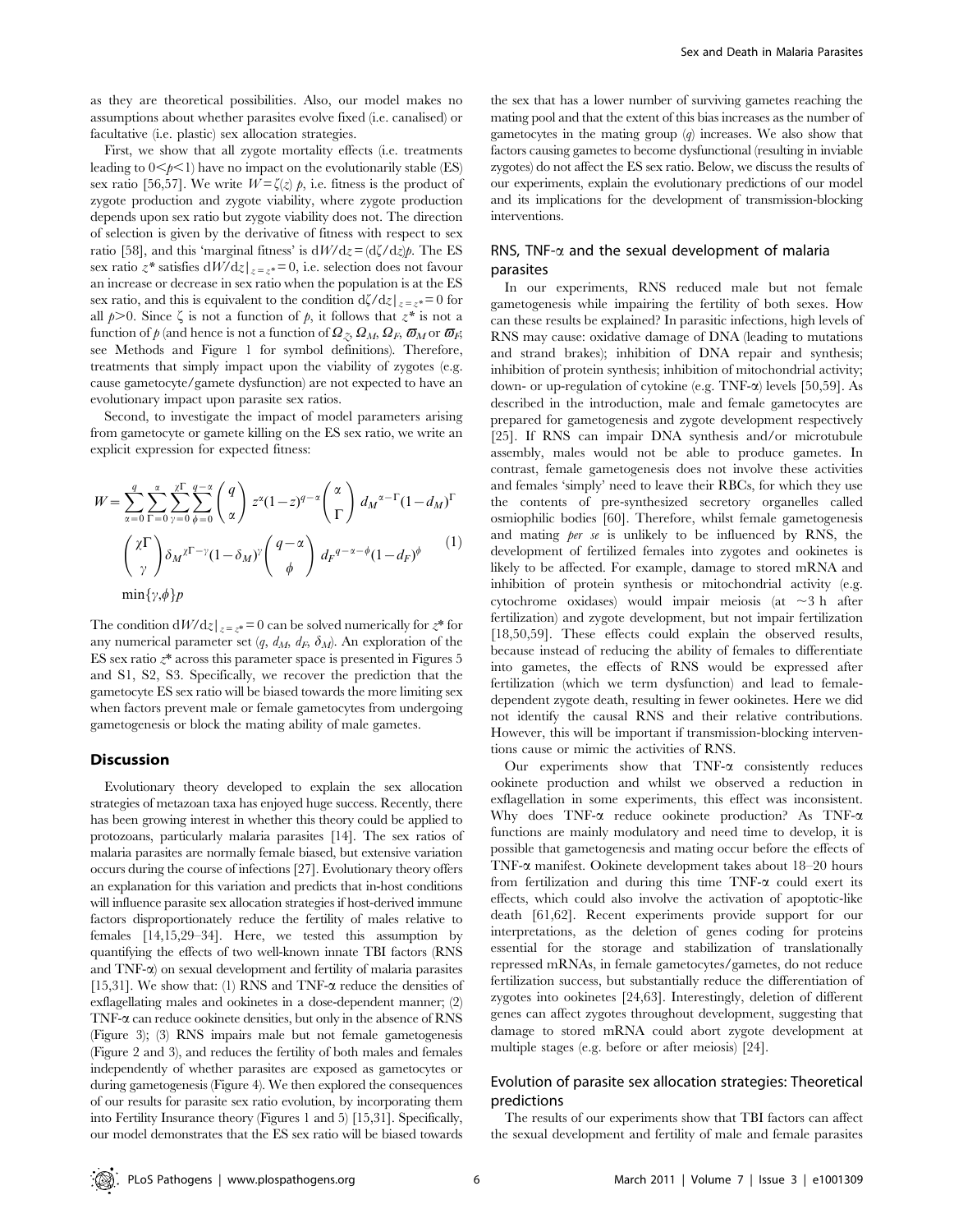

Figure 5. Evolutionarily stable sex allocation strategies when sex- and stage-specific mortality rates vary. Effect of male and female gametocyte mortality and male gamete mortality on the ES gametocyte sex ratio (z\*), for a clonal population, when the number of gametes produced per male gametocyte (x) is 2 (this fecundity has been estimated for this system by other studies; see ref. [19]). Figures S1, S2, S3 show similar patterns to Figure 5A for  $\chi = 1$ ; 4; 8, respectively. (A) For each plot within the panel,  $z^*$  varies with male gamete mortality rate ( $\delta_M$ ). The coloured lines represent different gametocyte group sizes (q): 2 (grey), 5 (blue), 10 (red), 20 (green) and  $\infty$  (yellow). Each plot depicts different parameter combinations of male gametocyte ( $d_M$  = 0.1; 0.5; 0.9) and female mortality rate ( $d_F$  = 0.1; 0.5; 0.9), with  $d_M$  increasing left to right and  $d_F$ increasing bottom to top. (B) Cartoon summarizing the effects observed in Figures 5A and S1, S2, S3. The set of possible values for z\* is strongly influenced by q. The number of gametes of each sex reaching the mating pool (which depends on the mortality parameters and on  $\chi$ ) influences  $z^*$ within the constraints determined by q. Within each plot, the effects of  $\delta_M$  and q on  $z^*$  can be clearly observed: the magnitude of sex ratio change increases with q and  $z^*$  increases to compensate for higher  $\delta_M$ . The effects of  $d_M$  and  $d_F$  can be observed by comparing the points where the lines cross the y axes (i.e.  $\delta_M$  = 0) across the plots:  $z^*$  increases along rows with increasing  $d_M$  and decreases up the columns with increasing  $d_F$ . The effect of  $\gamma$  on  $z^*$  can be observed by comparing plots that are in the same position in different figures: sex ratio becomes more female biased as  $\gamma$  increases. doi:10.1371/journal.ppat.1001309.g005

and that the stage at which this occurs is sex-specific. As illustrated in Figure 1, we incorporated the observed and potential effects of transmission-blocking factors on males and females, at all stages of development, into Fertility Insurance theory and generated new predictions for the evolution of parasite sex allocation strategies. Our model predicts that the ES gametocyte sex ratio will be insensitive to variation in gametocyte or gamete dysfunction and zygote mortality. This means that treatments that impact upon the viability of zygotes are not expected to have an evolutionary impact upon parasite sex ratios. In contrast, we predict that the best (ES) sex ratio strategy will vary depending on an interaction between gametocyte group size (q), number of gametes formed per male gametocyte  $(0 \le \chi \le 8)$  and gamete and/or gametocyte mortality. Although, our model makes no assumptions about whether parasites achieve an ES sex ratio through the evolution of facultative or fixed sex allocation strategies, facultative sex allocation is predicted for reasons already outlined in the introduction.

In the context of clonal infections, the ES sex ratio maximises the expected number of viable zygotes, i.e. maximises the expected number of gametes of the minority sex present in the mating pool (this excludes dead gametocytes/gametes, but includes dysfunctional gametocytes/gametes). For an infinite gametocyte group size (i.e.  $q\rightarrow\infty$ ), that behaves deterministically, the ES sex ratio is one that leads to the same number of male and female gametes being present in the mating pool. This is the sex ratio  $z^*$  that satisfies  $cz^* = 1-z^*$ , i.e.  $z^* = 1/(c+1)$ , where c is the number of male gametes, able to mate, produced per male gametocyte [15,32]. Thus, the ES sex ratio is female biased if  $c > 1$ , and male biased if  $c<1$  (Figures 5 and S1, S2, S3). However, for finite mating groups  $(q<\infty)$  – that behave stochastically – the expectation of mating success must be calculated over the whole distribution of possible outcomes. This will tend to reduce the extent to which the sex ratio is biased towards the sex favoured in the deterministic case [15,31]. For example, in the extreme of a gametocyte group size of two  $(q=2)$ ; the lowest mating group size for which mating success is possible), the ES sex ratio is always  $z^* = 0.5$  (regardless of other parameter values), to maximise the probability of both sexes being present (Figures 5 and S1, S2, S3). Additionally, we reveal that, in a small portion of parameter space – corresponding to very small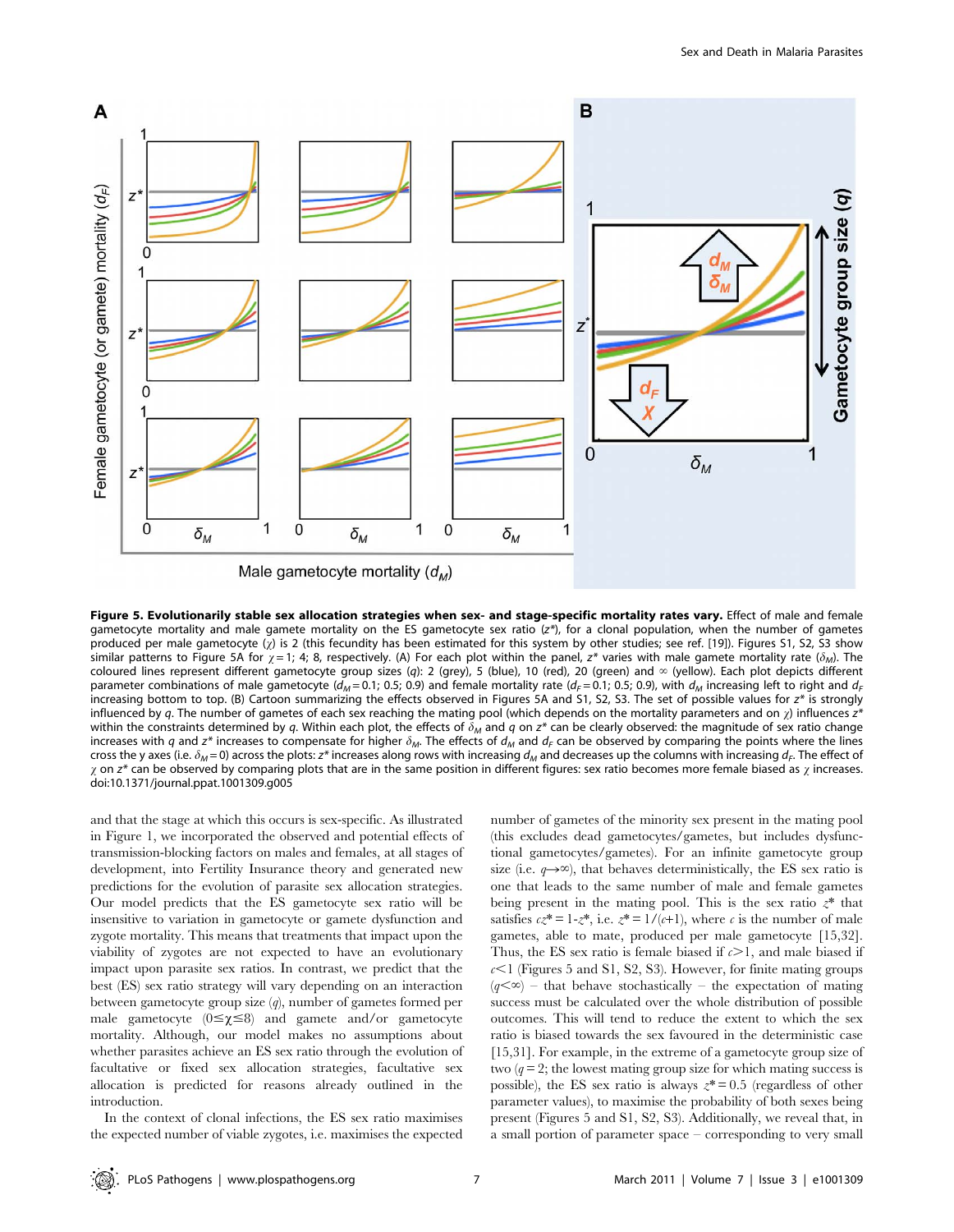gametocyte group sizes, low female mortality, and high male gametocyte mortality and fecundity  $(\chi)$  – fertility insurance can even lead to a sex ratio bias in the opposite direction (i.e. producing a female biased sex ratio, despite the risk of the absence of males in the mating pool; Figures S2 and S3). This non-intuitive result is due to the way stochastic variation in the number of gametocytes of each sex alters the variance as well as the expected number of gametes of each sex that reach the mating pool. Although the conditions under which this occurs are restrictive, they may be met in natural infections, as many individuals carry gametocytes at extremely low densities [64]. In the context of our experiments and assuming parasites can facultatively adjust sex ratios, our model predicts that if  $q$  is high enough to allow for sex ratio adjustment, then RNS should induce parasites to increase the production of male gametocytes.

Our data suggest that RNS reduced female fertility by rendering gametocyte/gametes dysfunctional, so that their fertilisation results in the production of unviable zygotes. The reduction in ookinete production by TNF- $\alpha$  could also be due to male or female dysfunction or, more likely, through increasing zygote mortality. Therefore, we examined the influence of gametocyte and gamete dysfunction and zygote mortality on the evolution of parasite sex allocation strategies. We found that the ES gametocyte sex ratio is independent of these factors (i.e. the occurrence of gametocyte/ gamete dysfunction and zygote mortality does not change the relative fitness of different sex ratio strategies). Put simply, this suggests that zygote mortality or gametocyte/gamete dysfunction will not impose selection on parasite sex allocation strategies as parasites cannot compensate for the loss of reproductive success through sex ratio adjustment. More broadly, other immune factors, such as antibodies or complement, could also impair the sexual reproduction of malaria parasites and the effects of such factors should be easily interpreted in light of our theoretical models.

To bring our mathematical modelling in line with our experiments we have focused on the importance of mortality and dysfunction throughout the sexual development of malaria parasites. However two additional factors have an important impact in sex allocation strategies of malaria parasites: (1) the inbreeding rate and (2) the rate at which asexually replicating parasites commit to gametocyte production (conversion rate). The effect of inbreeding on the ES sex ratio is well understood, with theory (Local Mate Competition) enjoying strong empirical support [14,19,29,32–34]. For clonal mating groups, the ES sex ratio strategy is the one that maximises the overall mating success of the infection as the parasites behave as a single, unified decision maker [14,27]. In contrast, in mixed infections, conflicts between clones occur, such that the ES sex ratio is the one that maximises each individual clone's inclusive fitness and not the overall mating success of the infection [14,27]. But for the work we present here, extending our model to allow for a finite number of independent clones per host would not change the qualitative results we present. Fertility Insurance theory predicts that if a low conversion rate results in a small number of gametocytes being taken up by the vector (i.e. small  $q$ ), parasites should produce a less female biased sex ratio than expected by the inbreeding rate alone. This is due to the stochastic risk of too few males being present in the blood meal to fertilize the females when sex ratios are female biased [15]. One intuitive solution for this would be to produce more gametocytes. However, given that gametocyte production comes at a cost to asexual replication, parasites face a trade-off between investment in in-host survival and reproduction (i.e. transmission). Increasing gametocyte conversion is a solution that will not always be available and might be impossible when parasites are 'stressed' (e.g. by in-host competition and low doses of anti-malarial drugs) [65,66]. Therefore, if transmission-blocking interventions also affect asexual stages and reduce in-host survival, parasites are likely to reduce conversion rates and produce fewer gametocytes.

## Implications for transmission blocking interventions

Our model reveals that an intervention with a sex-specific effect on mating ability will elicit an evolutionary response. However, sex ratio adjustment cannot fully rescue zygote production, given that an increase in the number of male gametocytes comes at the cost of decreasing the number of female gametocytes. Nevertheless, in a scenario of widespread transmission-blocking vaccination or treatment with gametocidal drugs with a sex-specific effect, natural selection will ''compare'' the fitness of parasites that do, and do not, adjust their sex allocation strategies, leading to an increase in the frequencies of the former. Therefore, quantifying the impact of sex ratio adjustment on rescuing fertility and thus, fitness is now required. In contrast, our model also reveals that a transmissionblocking factor resulting in zygote mortality or gametocyte/ gamete dysfunction will be 'evolution proof' with respect to parasite sex allocation strategies. Therefore, we suggest that current efforts to prevent fertilization by targeting proteins with sex-specific phenotypes, such as P230, P48/45 (involved in gamete attachment) or Pfg377 (female emergence from the RBC), will be less effective than vaccines targeting zygote development (e.g. P28) [5,60,67]. An alternative transmission-blocking approach could cause dysfunctional female gametes by targeting the expression of female-specific translationally repressed mRNAs [24]. Furthermore, a transmission-blocking intervention combining targets for gamete dysfunction and zygote death would minimize possible redundancy effects, which have been observed in several knockouts of malaria parasites (e.g. P48/45) [6].

#### Conclusions

Given the drive to develop transmission-blocking interventions that disrupt sexual reproduction in malaria parasites, there is an urgent need to evaluate how their short- and long-term success will be influenced by parasite mating strategies. Here, we combined experiments with mathematical modelling to predict how transmission-blocking factors influence parasite sex allocation strategies. Our model predicts that transmission-blocking interventions causing gametocyte/gamete dysfunction and/or zygote mortality will be 'evolution-proof' from the perspective of imposing selection on parasite sex ratio strategies, i.e. parasites may still evolve other strategies or traits to cope with a transmission-blocking intervention, but these will have to be independent of sex allocation. Put simply, understanding the behavioural strategies that parasites have evolved to cope with naturally occurring transmission-blocking immune factors, will inform predictions for how they will respond to a transmission-blocking factor. More broadly, understanding how, when and why parasites respond to changes in their in-host environment will facilitate the development of interventions that induce parasites to make decisions that are suboptimal for their transmission success, but that are clinically or epidemiologically beneficial. For efficient progress, synergy between research directed at evolutionary and mechanistic explanations for parasite traits and strategies is required.

# Methods

### Hosts and parasites

We maintained MF1 mice, aged 8–10 weeks (Harlan-Olac, UK; or in house supplier, University of Edinburgh), on ad libitum food (RM3(P), DBM Scotland Ltd, UK) and water (supplemented with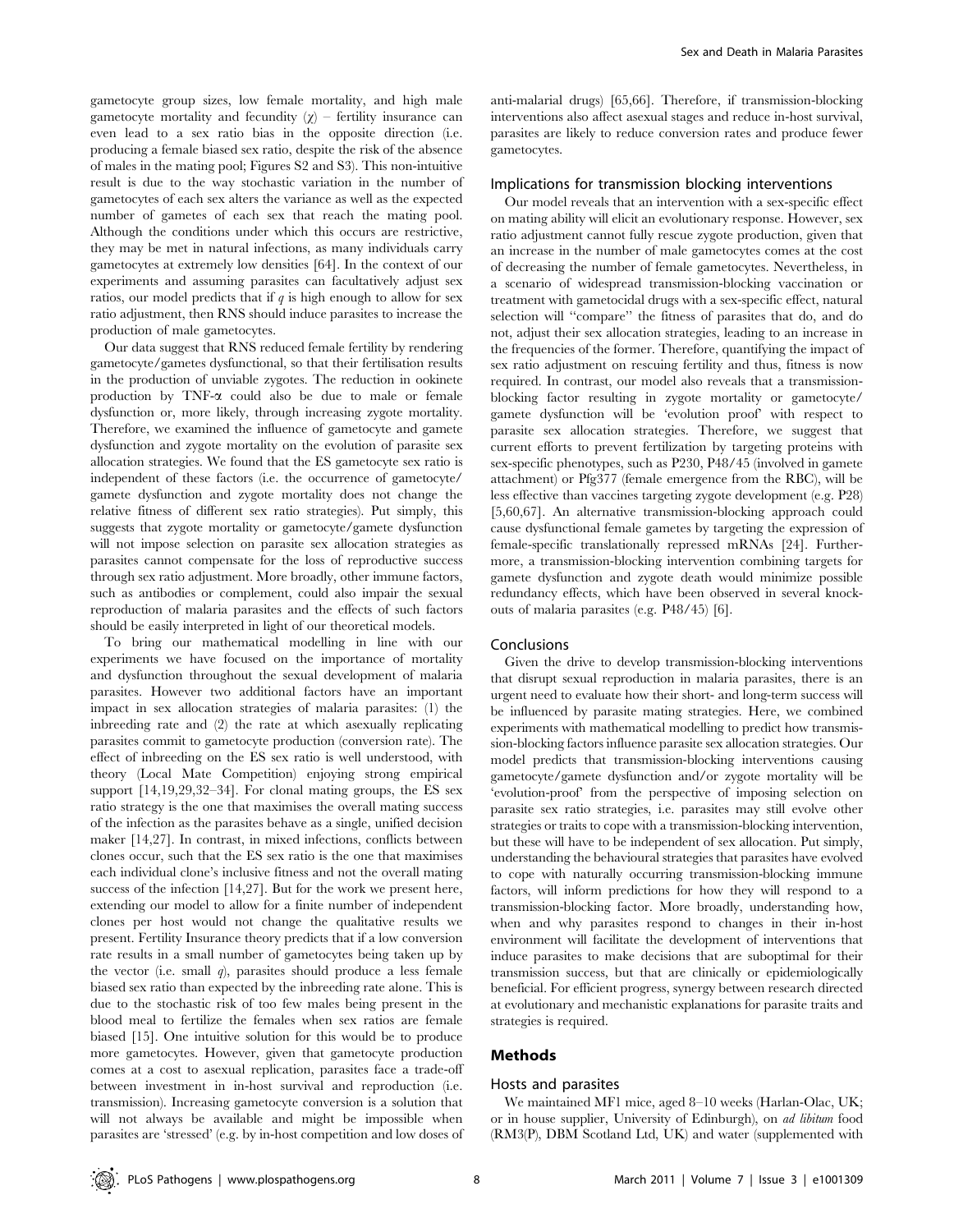0.05% PABA to enhance parasite growth), with a 12 hour light cycle, at  $21^{\circ}$ C. We initiated infections by intra-peritoneal inoculation of  $10<sup>7</sup>$  parasitized RBCs in 100 µl carrier consisting of 50% Ringers (27 mM KCl, 27 mM CaCl<sub>2</sub>, 0.15 M NaCl), 47.5% heat-inactivated foetal bovine serum and 2.5% heparin (5 units ml<sup>-1</sup>). For experiments 1 and 2, we inoculated female mice, previously (day  $-3$  or  $-4$ ) treated with 60 mg/kg of phenylhydrazine (PHZ), with P. berghei line 820 [68]. For experiment 3 we inoculated male mice (PHZ treatment:  $125 \text{ mg/Kg}$ , day  $-2$ ) with one of two P. berghei KO lines: Pbs48/45ko or Pbs47ko [4,6,22]. We treated mice with PHZ because the resulting release of young RBCs increases gametocyte production in P. berghei, which maximises the number of gametocytes that can be harvested for *in vitro* mating experiments [69]. For each experiment, parasites were collected from mice on day 3 or 4 post-infection, and each infection contributed parasites to all treatments to control for any potentially confounding influences of differences between infections.

## Animal ethics statement

All the protocols involving mice passed an ethical review process and were approved by the U.K. Home Office (Project License 60/ 3481). Work was carried according to the Animals (Scientific Procedures) Act, 1986.

### Culture conditions

In order to manipulate the levels of RNS and TNF- $\alpha$  we used the following chemicals: recombinant mouse  $TNF-\alpha$  (Sigma, UK), L-ana (Sigma, UK) and SIN-1 (Sigma, UK). We dissolved all chemicals in phospate buffered saline and exposed parasites to treatments in 1 ml cultures with 15 or 20 µl parasitized blood. Lana is a specific inhibitor of the activity of the enzyme inducible nitric oxide synthase which becomes active in response to infection. SIN-1 donates NO and/or superoxide, in solution, at different rates depending on the specific conditions in which SIN-1 is incubated [54,70,71]. However, given that superoxide and NO react with each other at an extremely fast rate to produce peroxynitrite  $(ONOO^{-})$ , SIN-1 is likely to act as a donor of either NO or peroxynitrite, depending on the rates at which SIN-1 generates NO and superoxide [54]. The oxygen concentration of the solution is one of the major determinants of whether SIN-1 behaves as a NO or peroxynitrite donor, donating mostly NO in anaerobic conditions and peroxynitrite in aerobic conditions [54]. In our cultures, oxygen concentrations were in-between fully anaerobic and aerobic conditions, as parasites were incubated in closed 1.5 ml tubes. Biological agents, such as human plasma or heme proteins, which are similar to components of our cultures (e.g. mouse plasma, haemoglobin) increase the capacity of SIN-1 to donate NO [54]. Furthermore, as peroxynitrite can react to produce several RNS (e.g. nitrite, nitrate, S nitrosothiols or nitrosyl-metal complexes) and as we did not measure the specific contributions of each of these factors, we use the term RNS to refer to the factors present in cultures exposed to SIN-1 [50,61,72]. We did not measure RNS and TNF-a levels in our cultures for three reasons. First, our focus is on testing the effects of RNS and TNF-a on the sexual development of parasites. As our experiments were designed so that each host contributed blood and parasites to all treatment groups in a given experiment, this controls for any variation between infections and ensures that our results are due to the RNS and TNF-a manipulations each culture was subjected to. Second, TNF-a levels were directly manipulated with recombinant mouse TNF- $\alpha$ . Third, we are not aware of any method that would allow us to measure total levels of the different RNS in small volume cultures.

#### Experiment 1

We set up cultures with vector mimicking media for the following SIN-1 concentrations: 0, 0.00001, 0.0001, 0.001, 0.01, 0.1 and 1 mg/ml [55], with 6 mice contributing parasites to each treatment. We tested the following concentrations of recombinant mouse TNF- $\alpha$ : 0, 0.005, 0.01, 0.5 and 1  $\mu$ g/ml with 4 mice contributing parasites to each treatment. We recorded the densities of exflagellating males after 15–20 minutes and ookinetes after 18–20 hours using a haemocytometer.

## Experiment 2

We used the following RNS and TNF- $\alpha$  levels: 1 mg/ml SIN-1 (RNS+), 1 mg/ml of L-ana (RNS-), and presence (TNF- $\alpha$ +) or absence (TNF- $\alpha$ -) of 1 µg/ml recombinant mouse TNF- $\alpha$ . Parasites from each of 20 mice were exposed to all four combinations of treatments. We used the following criteria to classify developmental stages of gametogenesis after 15 minutes incubation in vector mimicking media: (1) Mature gametocytes: still inside their RBC; females have blue-purple cytoplasm, small, well defined purple nucleus surrounded by a small nucleolus; males have pink-yellow cytoplasm and large disperse pale-pink nucleus. (2) Emerged females: female gamete condensed into a more circular shape, without a vacuole, cytoplasm staining a more intense blue and a less obvious nucleolus than in a female gametocyte. (3) Emerged male: male gamete with a large circular nucleus in the centre of the cell surrounded by a ring of cytoplasm. (4) Exflagellating male: emerged male gamete progressed to forming up to 8 flagella that protrude from the cell and stain redpurple [73–75]. We also recorded the densities of exflagellating males and ookinetes as described for experiment 1.

#### Experiment 3

We infected 38 mice with Pbs47ko  $(n = 19)$  or Pbs48/45ko  $(n = 19)$ . We set up mating cultures following Reece et al. [19], by pairing infections according to proximity of their sex ratios, calculated from the densities of Pbs48/45ko female gametocytes in giemsa stained smears (using criteria described for Experiment 2) and Pbs47ko exflagellating males (as for Experiment 1). To avoid pseudo-replication, each infection was only used in 1 pair. For each pair of mice, we made 8 sets of 1 ml cultures, either with (RNS+) or without (RNS-)  $1\times10^{-5}$  mg/ml SIN-1, mimicking host (60 min. incubation) or vector conditions (15 min. incubation), to which we added 15 ul of parasites from one of the infections in each pair. These single sex cultures provided 'exposed' parasites for fertility testing, and corresponded to the following factorial design: 2 conditions (host/vector) $\times$ 2 SIN-1 exposures  $(RNS+/-)\times2$  sexes (male/female). After incubation we replaced media in all cultures with 1 ml vector mimicking media (without any SIN-1 manipulation). While 'exposed' parasites were incubating, we collected 60 µl of blood from each infection's pair and added these 'unexposed' parasites to 4 ml cultures in vector mimicking media (without SIN-1). Each 1 ml culture of the 'exposed' parasites was then added to a 4 ml culture containing its 'unexposed' pair and incubated to produce ookinetes (as for Experiment 1). This allowed us to ensure that the mating success of the 'exposed' sex would not be limited by the availability of 'unexposed' gametocytes from the opposite sex. All the cultures were timed so that 'exposed' parasites were added to the cultures containing their 'unexposed' mates at the same developmental stage. For example, a final  $5$  ml culture could contain  $15 \mu l$  of blood from a RNS exposed Pbs48/45ko infection (in which females are the 'exposed' sex) and  $60 \mu l$  of blood from a Pbs47ko infection (in which  $\sim$  4 times more males are provided as 'unexposed' mates). We also set up cultures in vector mimicking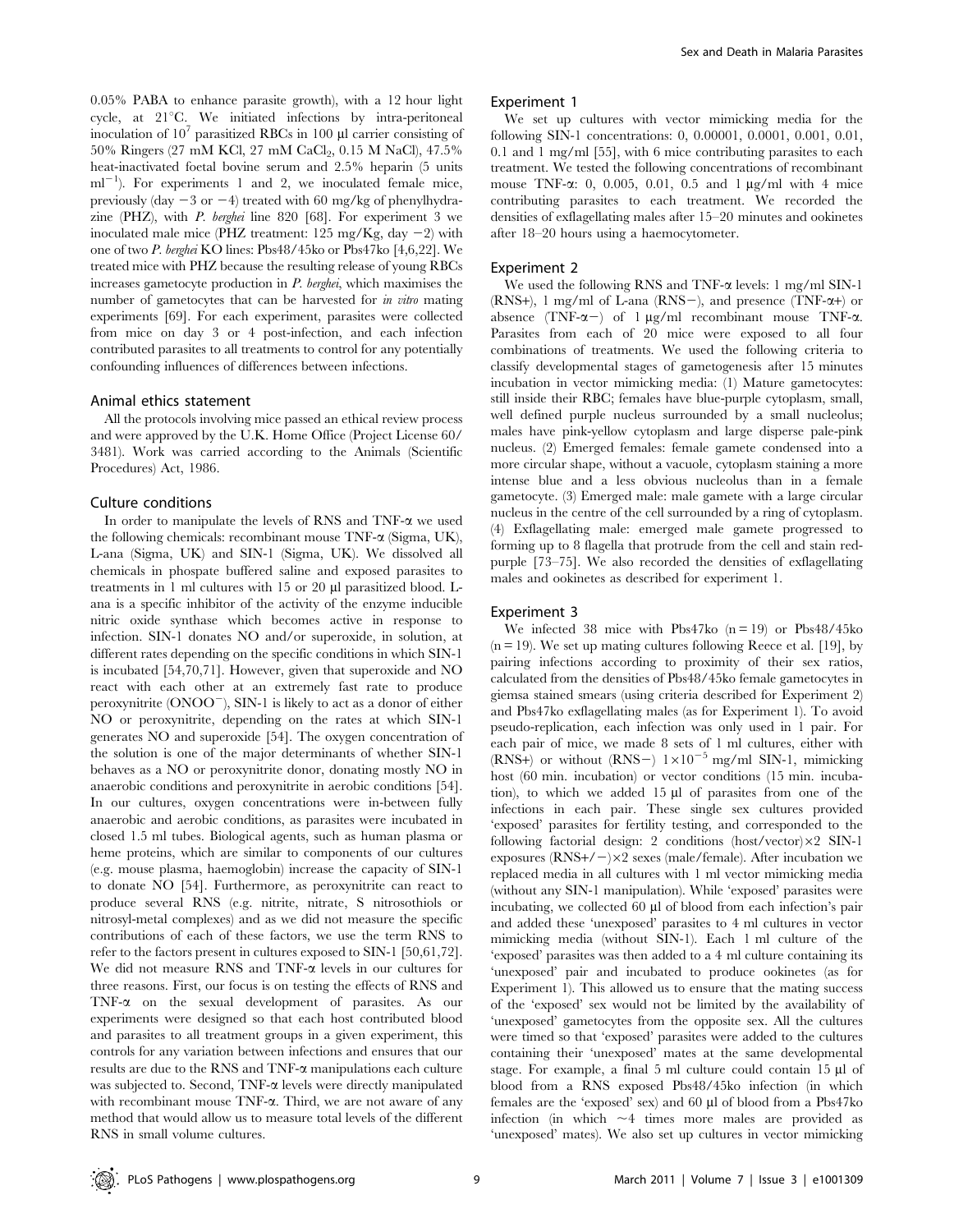media to verify that 'unexposed' parasites from each line are unable to produce ookinetes on their own. We recorded the densities of ookinetes as described for experiment 1.

### Statistical analysis

We used linear mixed effects models (R version 2.7.0; The R Foundation for Statistical Computing; www.R-project.org) because, by treating each infection (or pair of infections in Experiment 3) as a 'random' effect, we can account for problems associated with pseudoreplication arising from repeated measurements of each infection. In order to meet the assumptions made by parametric tests we arcsine square root transformed response variables where necessary. We minimised models following stepwise deletion of the least significant term and using loglikelihood ratio  $(\chi^2)$  tests to evaluate the change in model deviance until only significant terms remained, and we present F-ratios for fixed effects remaining in minimal models. We then re-ran minimal models using restricted maximum likelihood to estimate the effect sizes reported in the text. Unless otherwise indicated, data and estimated effect sizes are presented as proportions of the focal parasite stage produced in a given treatment, relative to that produced across all treatments for each infection.

#### Theoretical model

We assume an infinite host population, divided into infected and uninfected individuals, with infected hosts containing a single infection producing haploid gametocytes that circulate in the blood. We assume that  $q$  gametocytes are transferred from host to vector during blood feeding, and that these gametocytes form a single mating group. The expected proportion of males in the mating group is  $z$ , i.e. the sex allocation strategy of the parasite strain that contributed the gametocytes. Hence, the actual number of males is a random variable  $\alpha \sim Bi(q,z)$  (i.e. binomially distributed with  $q$  trials and probability of success  $z$ ). Consequently, the number of female gametocytes is  $q-\alpha$ . Male and female gametocytes are killed with probability  $d_M$  and  $d_F$  respectively, leaving  $\Gamma \sim Bi(\alpha,1-d_M)$  surviving males and  $\phi \sim Bi(q-\alpha,1-d_F)$  surviving females. We assume every surviving male produces  $\chi$  gametes, and every surviving female produces a single gamete. We consider that male gametes are killed with probability  $\delta_M$ , and hence  $\gamma \sim Bi(\chi \Gamma, 1-\delta_M)$  male gametes enter the mating pool. We assume that all  $\phi$  female gametes enter the mating pool (death of female gametes is formally equivalent to that of female gametocytes, and hence is implicitly included in the parameter  $d_F$ ). Therefore, the number of zygotes is equal to the number of gametes of the limiting sex, i.e.  $\zeta = min(\gamma, \phi)$ . Finally, we assume that only a proportion  $\hat{p}$  of zygotes are viable, due to either: (a) factors that kill each zygote with probability  $\Omega_{z}$ ; (b) factors acting on gametocytes resulting in the production of dysfunctional gametes at rate  $\Omega_M$  for males and  $\Omega_F$  for females; or (c) factors acting on gametes and causing them to become dysfunctional at rate  $\bar{\omega}_M$  for males and  $\bar{\omega}_F$ for females, i.e.  $p = (1-\Omega_z)(1-\Omega_M)(1-\Omega_F)(1-\varpi_M)(1-\varpi_F)$ . In this context, we use the term 'dysfunctional' to refer to a gamete that achieves fertilisation but carries sufficient damage to render the resulting zygote inviable (i.e. unable to develop as an ookinete). Inviable zygotes will result when one or both of the parental

# References

- 1. Paul REL, Ariey F, Robert V (2003) The evolutionary ecology of Plasmodium Ecol Lett 6: 866–880.
- 2. Saul A (2008) Efficacy model for mosquito stage transmission blocking vaccines for malaria. Parasitology 135: 1497–1506.
- 3. Smith DL, McKenzie FE, Snow RW, Hay SI (2007) Revisiting the basic reproductive number for malaria and its implications for malaria control. PLoS Biol 5: 531–542.

gametes are dysfunctional. Hence, the number of viable zygotes produced by the mating group is  $W = \zeta p$ , and this is our measure of fitness [15,31,32].

# Supporting Information

Figure S1 Evolutionarily stable sex allocation strategies when sex- and stage-specific mortality rates vary  $(\gamma = 1)$ . Effect of male and female gametocyte mortality and male gamete mortality on the ES gametocyte sex ratio  $(z^*)$ , for a clonal population, when the number of gametes per male gametocyte  $(\chi)$  is 1. On each plot,  $z^*$ varies with male gamete mortality rate  $(\delta M)$ . The coloured lines represent different gametocyte group sizes (q): 2 (grey), 5 (blue), 10 (red), 20 (green) and  $\infty$  (yellow). Every plot depicts different parameter combinations of male gametocyte  $dM = 0.1$ ; 0.5; 0.9) and female mortality rate ( $dF = 0.1$ ; 0.5; 0.9), with dM increasing left to right and dF increasing bottom to top.

Found at: doi:10.1371/journal.ppat.1001309.s001 (0.16 MB PDF)

Figure S2 Evolutionarily stable sex allocation strategies when sex- and stage-specific mortality rates vary  $(\chi = 4)$ . Effect of male and female gametocyte mortality and male gamete mortality on the ES gametocyte sex ratio (z\*), for a clonal population, when the number of gametes per male gametocyte  $(\gamma)$  is 4. On each plot,  $z^*$ varies with male gamete mortality rate  $(\delta M)$ . The coloured lines represent different gametocyte group sizes (q): 2 (grey), 5 (blue), 10 (red), 20 (green) and  $\infty$  (yellow). Every plot depicts different parameter combinations of male gametocyte  $dM = 0.1$ ; 0.5; 0.9) and female mortality rate  $(dF = 0.1; 0.5; 0.9)$ , with dM increasing left to right and dF increasing bottom to top.

Found at: doi:10.1371/journal.ppat.1001309.s002 (0.21 MB PDF)

Figure S3 Evolutionarily stable sex allocation strategies when sex- and stage-specific mortality rates vary ( $\chi$  = 8). Effect of male and female gametocyte mortality and male gamete mortality on the ES gametocyte sex ratio  $(z^*)$ , for a clonal population, when the number of gametes per male gametocyte  $(\chi)$  is 8. On each plot,  $z^*$ varies with male gamete mortality rate  $(\delta M)$ . The coloured lines represent different gametocyte group sizes (q): 2 (grey), 5 (blue), 10 (red), 20 (green) and  $\infty$ (yellow). Every plot depicts different parameter combinations of male gametocyte  $(dM = 0.1; 0.5; 0.9)$ and female mortality rate  $(dF = 0.1; 0.5; 0.9)$ , with dM increasing left to right and dF increasing bottom to top.

Found at: doi:10.1371/journal.ppat.1001309.s003 (0.20 MB PDF)

## Acknowledgments

We thank Suzanne Brierley, William Chadwick, Aidan O'Donnell and Ronnie Mooney for assistance in the lab; Colin Selman and Giles K.P. Barra for discussion; Chris J. Janse, Andrew P. Waters, Blandine Franke-Fayard and Milly R. van Dijk for kindly providing genetically modified parasite lines, and three anonymous reviewers for improving the manuscript.

# Author Contributions

Conceived and designed the experiments: RSR SER. Performed the experiments: RSR LC. Analyzed the data: RSR SER. Wrote the paper: RSR JA LC AG SER. Developed the theoretical models: JA AG.

- 4. van Dijk MR, van Schaijk BCL, Khan SM, van Dooren MW, Ramesar J, et al. (2010) Three members of the 6-cys protein family of Plasmodium play a role in gamete fertility. PLoS Pathog 6: e1000853.
- 5. Carter R (2001) Transmission blocking malaria vaccines. Vaccine 19: 2309–2314.
- 6. van Dijk MR, Janse CJ, Thompson J, Waters AP, Braks JAM, et al. (2001) A central role for P48/45 in malaria parasite male gamete fertility. Cell 104: 153–164.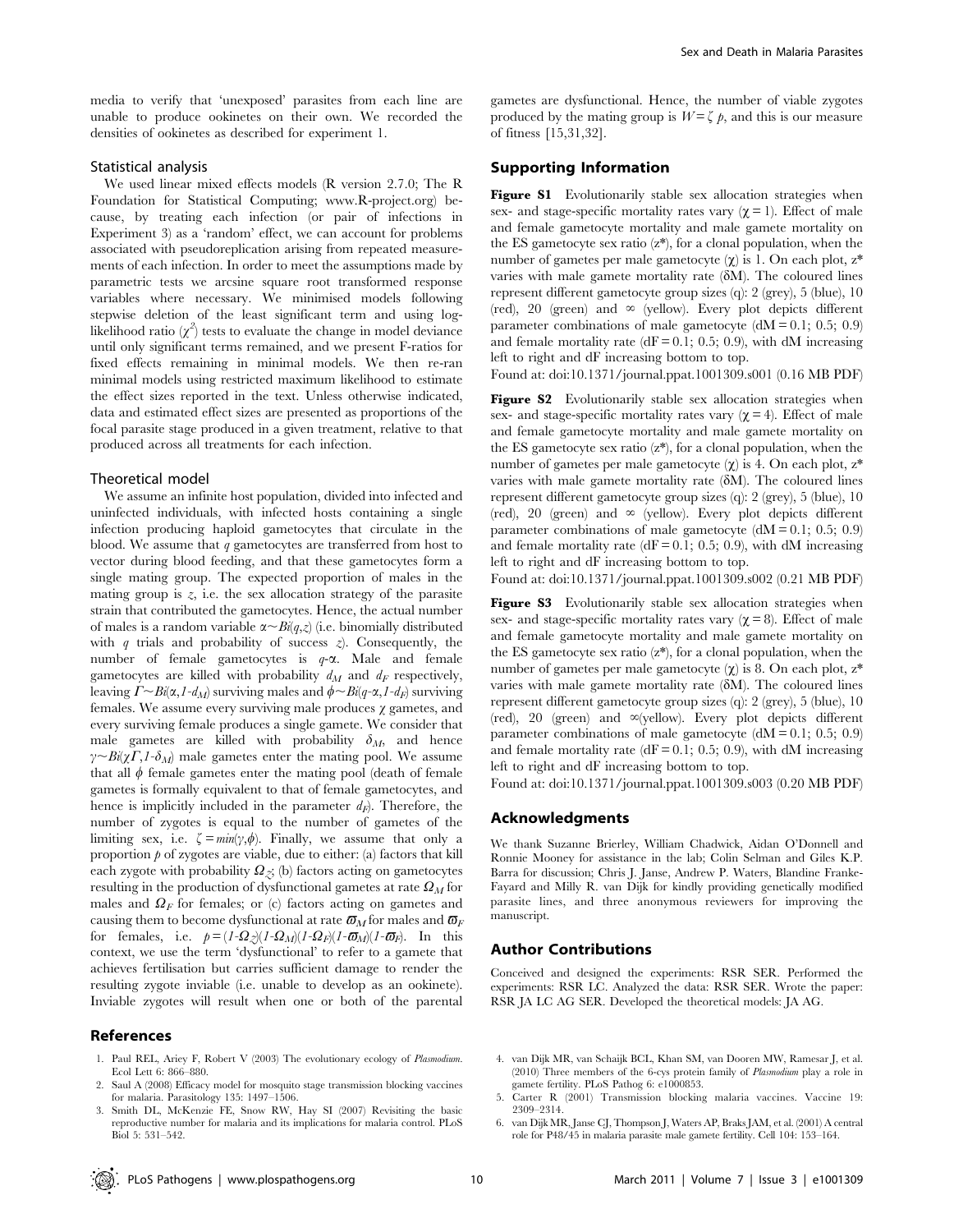- 7. Outchkourov NS, Roeffen W, Kaan A, Jansen J, Luty A, et al. (2008) Correctly folded Pfs48/45 protein of Plasmodium falciparum elicits malaria transmissionblocking immunity in mice. Proc Natl Acad Sci U S A 105: 4301–4305.
- 8. Chowdhury DR, Angov E, Kariuki T, Kumar N (2009) A potent malaria transmission blocking vaccine based on codon harmonized full length Pfs48/45 expressed in Escherichia coli. PLoS One 4: e6352.
- 9. West SA (2010) Sex allocation. New Jersey: Princeton University Press.
- 10. Taylor LH, Read AF (1997) Why so few transmission stages? Reproductive restraint by malaria parasites. Parasitol Today 13: 135–140.
- 11. Talman AM, Domarle O, McKenzie FE, Ariey F, Robert V (2004) Gametocytogenesis: the puberty of Plasmodium falciparum. Malaria J 3: 24.
- 12. Alano P, Carter R (1990) Sexual differentiation in malaria parasites. Annu Rev Microbiol 44: 429–449.
- 13. Vaughan JA (2007) Population dynamics of Plasmodium sporogony. Trends Parasitol 23: 63–70.
- 14. West SA, Reece SE, Read AF (2001) Evolution of gametocyte sex ratios in malaria and related apicomplexan (protozoan) parasites. Trends Parasitol 17: 525–531.
- 15. Gardner A, Reece SE, West SA (2003) Even more extreme fertility insurance and the sex ratios of protozoan blood parasites. J Theor Biol 223: 515–521.
- 16. Janse CJ, Vanderklooster PFJ, Vanderkaay HJ, Vanderploeg M, Overdulve JP (1986) Rapid repeated DNA replication during microgametogenesis and DNA synthesis in young zygotes of Plasmodium berghei. Trans R Soc Trop Med Hyg 80: 154–157.
- 17. Sinden RE (1998) Gametocytes and sexual development. In: Sherman IW, ed. Malaria: Parasite Biology, Pathogenesis and Protection. Washington DC: ASM Press. pp 25–48.
- 18. Sinden RE (1983) Sexual development of malarial parasites. Adv Parasit 22: 153–216.
- 19. Reece SE, Drew DR, Gardner A (2008) Sex ratio adjustment and kin discrimination in malaria parasites. Nature 453: 609–615.
- 20. Schall JJ (2000) Transmission success of the malaria parasite Plasmodium mexicanum into its vector: role of gametocyte density and sex ratio. Parasitology 121: 575–580.
- 21. Mons B (1986) Intra erythrocytic differentiation of Plasmodium berghei. Acta Leiden 54: 1–124.
- 22. Khan SM, Franke-Fayard B, Mair GR, Lasonder E, Janse CJ, et al. (2005) Proteome analysis of separated male and female gametocytes reveals novel sexspecific Plasmodium biology. Cell 121: 675–687.
- 23. Sinden RE (1983) The cell biology of sexual development in Plasmodium. Parasitology 86: 7–28.
- 24. Mair GR, Lasonder E, Garver LS, Franke-Fayard BMD, Carret CK, et al. (2010) Universal features of post-transcriptional gene regulation are critical for Plasmodium zygote development. PLoS Pathog 6: e1000767.
- 25. Janse CJ, Waters AP (2004) Sexual development of malaria parasites. In: Janse CJ, Waters AP, eds. Malaria parasites, genomes and molecular biology. Wymondham, United Kingdom: Caister Academic Press. pp 445–474.
- 26. Paul REL, Coulson TN, Raibaud A, Brey PT (2000) Sex determination in malaria parasites. Science 287: 128–131.
- 27. Reece SE, Ramiro RS, Nussey DH (2009) Plastic parasites: sophisticated strategies for survival and reproduction?. Evol Appl 2: 11–23.
- 28. Mitri C, Thiery I, Bourgouin C, Paul REL (2009) Density-dependent impact of the human malaria parasite Plasmodium falciparum gametocyte sex ratio on mosquito infection rates. Proc Biol Sci 276: 3721–3726.
- 29. Nee S, West SA, Read AF (2002) Inbreeding and parasite sex ratios. Proc Biol Sci 269: 755–760.
- 30. Hamilton WD (1967) Extraordinary sex ratios. Science 156: 477–488.
- 31. West SA, Smith TG, Nee S, Read AF (2002) Fertility insurance and the sex ratios of malaria and related hemospororin blood parasites. J Parasitol 88: 258–263.
- 32. Read AF, Narara A, Nee S, Keymer AE, Day KP (1992) Gametocyte sex ratios as indirect measures of outcrossing rates in malaria. Parasitology 104: 387–395.
- 33. West SA, Smith TG, Read AF (2000) Sex allocation and population structure in apicomplexan (protozoa) parasites. Proc Biol Sci 267: 257–263.
- 34. Read AF, Anwar M, Shutler D, Nee S (1995) Sex allocation and population structure in malaria and related parasitic protozoa. Proc Biol Sci 260: 359–363.
- 35. Carter R, Gwadz RW, Green I (1979) Plasmodium gallinaceum: transmissionblocking immunity in chickens. II. Effect of anti-gamete antibodies in-vitro and in-vivo and their elaboration during infection. Exp Parasitol 47: 194–208.
- 36. Naotunne TS, Karunaweera ND, Del Giudice G, Kularatne MU, Grau GE, et al. (1991) Cytokines kill malaria parasites during infection crisis: extracellular complementary factors are essential. J Exp Med 173: 523–529.
- 37. Naotunne TD, Karunaweera ND, Mendis KN, Carter R (1993) Cytokinemediated inactivation of malarial gametocytes is dependent on the presence of white blood-cells and involves reactive nitrogen intermediates. Immunology 78: 555–562.
- 38. Drakeley CJ, Mulder L, Tchuinkam T, Gupta S, Sauerwein R, et al. (1998) Transmission-blocking effects of sera from malaria-exposed individuals on Plasmodium falciparum isolates from gametocyte carriers. Parasitology 116: 417–423.
- 39. Targett GAT (1988) Plasmodium falciparum: natural and experimental transmission-blocking immunity. Immunol Lett 19: 235–240.
- 40. Mendis KN, Munesinghe YD, Desilva YNY, Keragalla I, Carter R (1987) Malaria transmission-blocking immunity induced by natural infections of Plasmodium vivax in humans. Infect Immun 55: 369–372.
- 41. Long GH, Chan BHK, Allen JE, Read AF, Graham AL (2008) Blockade of TNF receptor 1 reduces disease severity but increases parasite transmission during Plasmodium chabaudi chabaudi infection. Int J Parasitol 38: 1073–1081.
- 42. Cao Y-M, Tsuboi T, Torii M (1998) Nitric oxide inhibits the development of Plasmodium yoelii gametocytes into gametes. Parasitol Int 47: 157–166.
- 43. Mendis C, Targett GAT (1981) Immunization to produce a transmission blocking immunity in Plasmodium yoelii malaria infections. Trans R Soc Trop Med Hyg 75: 158–159.
- 44. Luckhart S, Vodovotz Y, Cui LW, Rosenberg R (1998) The mosquito Anopheles stephensi limits malaria parasite development with inducible synthesis of nitric oxide. Proc Natl Acad Sci U S A 95: 5700–5705.
- 45. Karunaweera ND, Carter R, Grau GE, Kwiatkowski D, Delgiudice G, et al. (1992) Tumor necrosis factor-dependent parasite-killing effects during paroxysms in nonimmune Plasmodium vivax malaria patients. Clin Exp Immunol 88: 499–505.
- 46. Tracey KJ, Cerami A (1994) Tumor necrosis factor: a pleiotropic cytokine and therapeutic target. Annu Rev Med 45: 491–503.
- 47. Muniz-Junqueira MI, dos Santos-Neto LL, Tosta CE (2001) Influence of tumor necrosis factor-alpha on the ability of monocytes and lymphocytes to destroy intraerythrocytic Plasmodium falciparum in vitro. Cell Immunol 208: 73–79.
- Lensen AHW, Bolmer-Van de Vegte M, vanGemert GJ, Eling WMC, Sauerwein RW (1997) Leukocytes in a Plasmodium falciparum-infected blood meal reduce transmission of malaria to Anopheles mosquitoes. Infect Immun 65: 3834–3837.
- 49. Motard A, Landau I, Nussler A, Grau G, Baccam D, et al. (1993) The role of reactive nitrogen intermediates in modulation of gametocyte infectivity of rodent malaria parasites. Parasite Immunol 15: 21–26.
- 50. Bogdan C (2001) Nitric oxide and the immune response. Nat Immunol 2: 907–916.
- 51. Wang QH, Liu YJ, Liu J, Chen G, Zheng W, et al. (2009) Plasmodium yoelii: Assessment of production and role of nitric oxide during the early stages of infection in susceptible and resistant mice. Exp Parasitol 121: 268–273.
- 52. Ali M, Al-Olayan EM, Lewis S, Matthews H, Hurd H (2010) Naturally occurring triggers that induce apoptosis-like programmed cell death in Plasmodium berghei ookinetes. PLoS One 5: e12634.
- 53. Luckhart S, Crampton AL, Zamora R, Lieber MJ, Dos Santos PC, et al. (2003) Mammalian transforming growth factor beta 1 activated after ingestion by Anopheles stephensi modulates mosquito immunity. Infect Immun 71: 3000–3009.
- 54. Singh RJ, Hogg N, Joseph J, Konorev E, Kalyanaraman B (1999) The peroxynitrite generator, SIN-1, becomes a nitric oxide donor in the presence of electron acceptors. Arch Biochem Biophys 361: 331–339.
- 55. Dea-Ayuela MA, Ordonez-Gutierrez L, Bolas-Fernandez F (2009) Changes in the proteome and infectivity of *Leishmania infantum* induced by in vitro exposure to a nitric oxide donor. Int J Med Microbiol 299: 221–232.
- 56. Maynard Smith J (1982) Evolution and the theory of games. Cambridge: Cambridge University Press.
- 57. Maynard Smith J, Price GR (1973) The logic of animal conflict. Nature 246: 15–18.
- 58. Taylor PD (1996) Inclusive fitness arguments in genetic models of behaviour. J Math Biol 34: 654–674.
- 59. Clark IA, Rockett KA (1996) Nitric oxide and parasitic disease. Adv Parasit 37: 1–56.
- 60. de Koning-Ward TF, Olivieri A, Bertuccini L, Hood A, Silvestrini F, et al. (2008) The role of osmiophilic bodies and Pfg377 expression in female gametocyte emergence and mosquito infectivity in the human malaria parasite Plasmodium falciparum. Mol Microbiol 67: 278–290.
- 61. Hurd H, Carter V (2004) The role of programmed cell death in Plasmodium mosquito interactions. Int J Parasitol 34: 1459–1472.
- 62. Janse CJ, Mons B, Rouwenhorst RJ, Vanderklooster PFJ, Overdulve JP, et al. (1985) In vitro formation of ookinetes and functional maturity of Plasmodium berghei gametocytes. Parasitology 91: 19–29.
- 63. Mair GR, Braks JAM, Garver LS, Wiegant JCAG, Hall N, et al. (2006) Regulation of sexual development of Plasmodium by translational repression. Science 313: 667–669.
- 64. Drakeley C, Sutherland C, Bouserna JT, Sauerwein RW, Targett GAT (2006) The epidemiology of Plasmodium falciparum gametocytes: weapons of mass dispersion. Trends Parasitol 22: 424–430.
- 65. Reece SE, Ali E, Schneider P, Babiker HA (2010) Stress, drugs and the evolution of reproductive restraint in malaria parasites. Proc Biol Sci 277: 3123–3129.
- 66. Mideo N, Day T (2008) On the evolution of reproductive restraint in malaria. Proc Biol Sci 275: 1217–1224.
- 67. Saxena AK, Wu Y, Garboczi DN (2007) Plasmodium P25 and P28 surface proteins: potential transmission-blocking vaccines. Eukaryot cell 6: 1260–1265.
- 68. Ponzi M, Siden-Kiamos I, Bertuccini L, Curra C, Kroeze H, et al. (2009) Egress of Plasmodium berghei gametes from their host erythrocyte is mediated by the MDV-1/PEG3 protein. Cell Microbiol 11: 1272–1288.
- 69. Gautret P, Coquelin F, Chabaud AG, Landau I (1997) The production of gametocytes by rodent Plasmodium species in mice during phenylhydrazine induced reticulocytosis. Acta Parasitol 42: 65–67.
- 70. Noack E, Feelisch M (1989) Molecular aspects underlying the vasodilator action of molsidomine. J Cardiovasc Pharm 14: S1–S5.